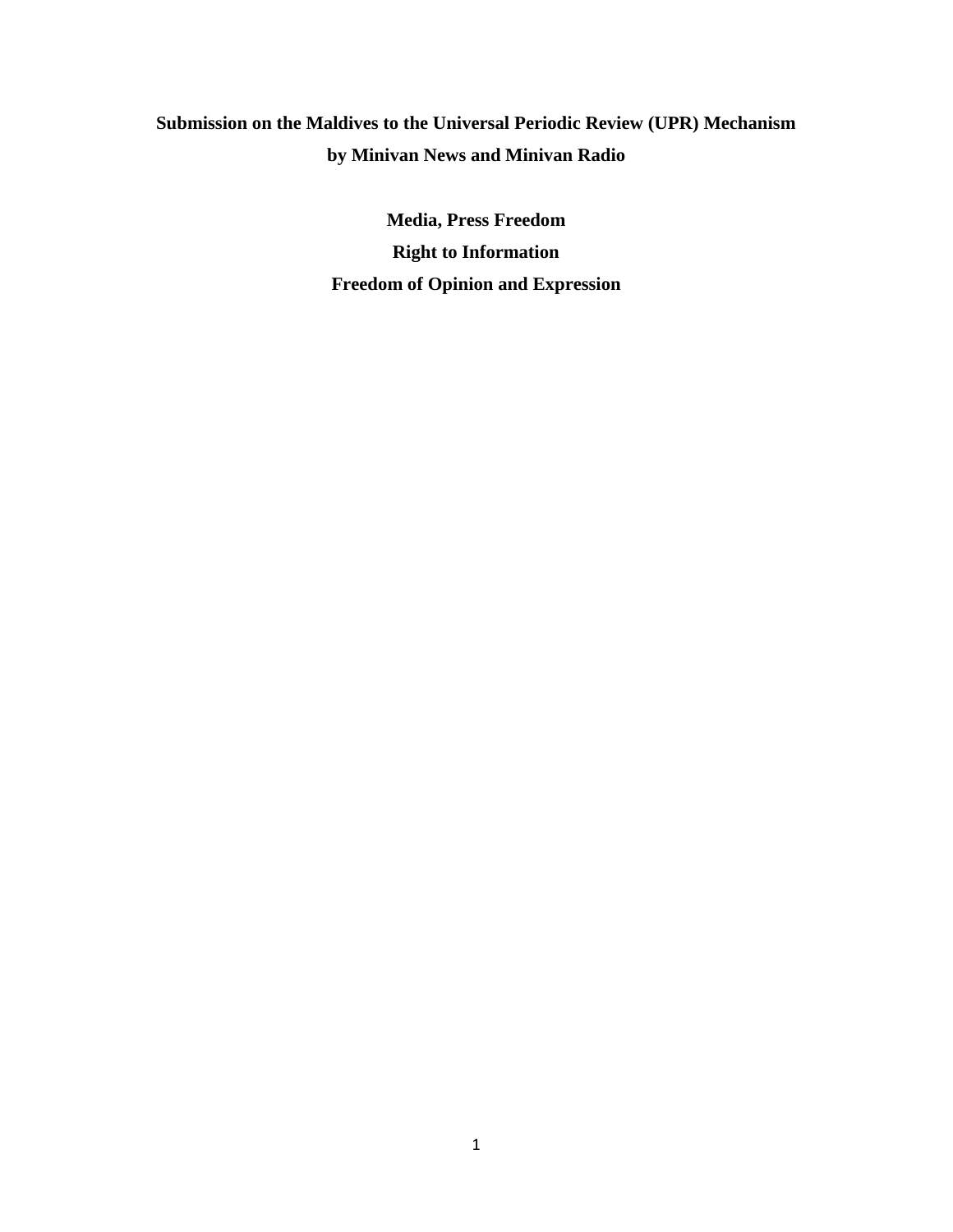## **Contents**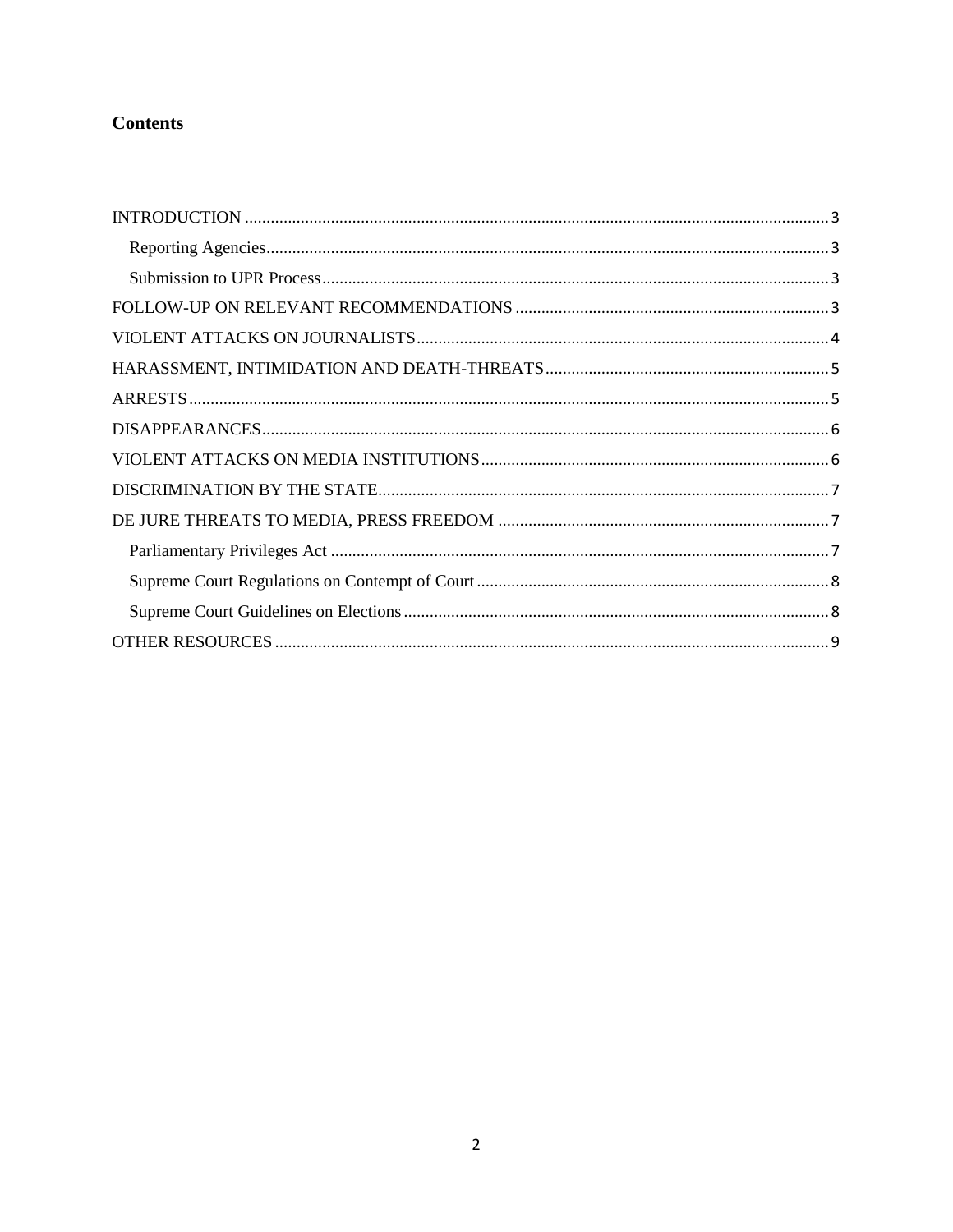## <span id="page-2-0"></span>**INTRODUCTION**

## <span id="page-2-1"></span>**Reporting Agencies**

- 1. Minivan News is an independent online news website, the only English language news service in the Maldives. It was established in 2004.
- 2. Minivan Radio was launched in exile on 14 August 2004 and is now based in Male', Maldives.
- 3. The two organizations, though sharing Minivan News and Minivan Radio joining to submit this report are not affiliated. *Minivan* is the Dhivehi word for both *Independent* and *Free*.

#### <span id="page-2-2"></span>**Submission to UPR Process**

- 4. The Maldives media has not previously made a submission to the UPR process, and this initiative to submit a thematic report is made following serious concerns on press freedom, right to information, right to freedom of opinion and expression and protection of journalists and free speech in the Maldives, in the current reporting period, 2010 – 2014.
- 5. This submission reports on the progress or lack of progress on recommendations relevant to the thematic areas covered, and provide information on new issues and concerns that has risen in the reporting period.

## <span id="page-2-3"></span>**FOLLOW-UP ON RELEVANT RECOMMENDATIONS**

6. Despite the developments reported by the State in 2010, the situation with regard to the press freedom and protection of freedom of expression and journalists in the Maldives has sharply deteriorated between 2010 and 2014.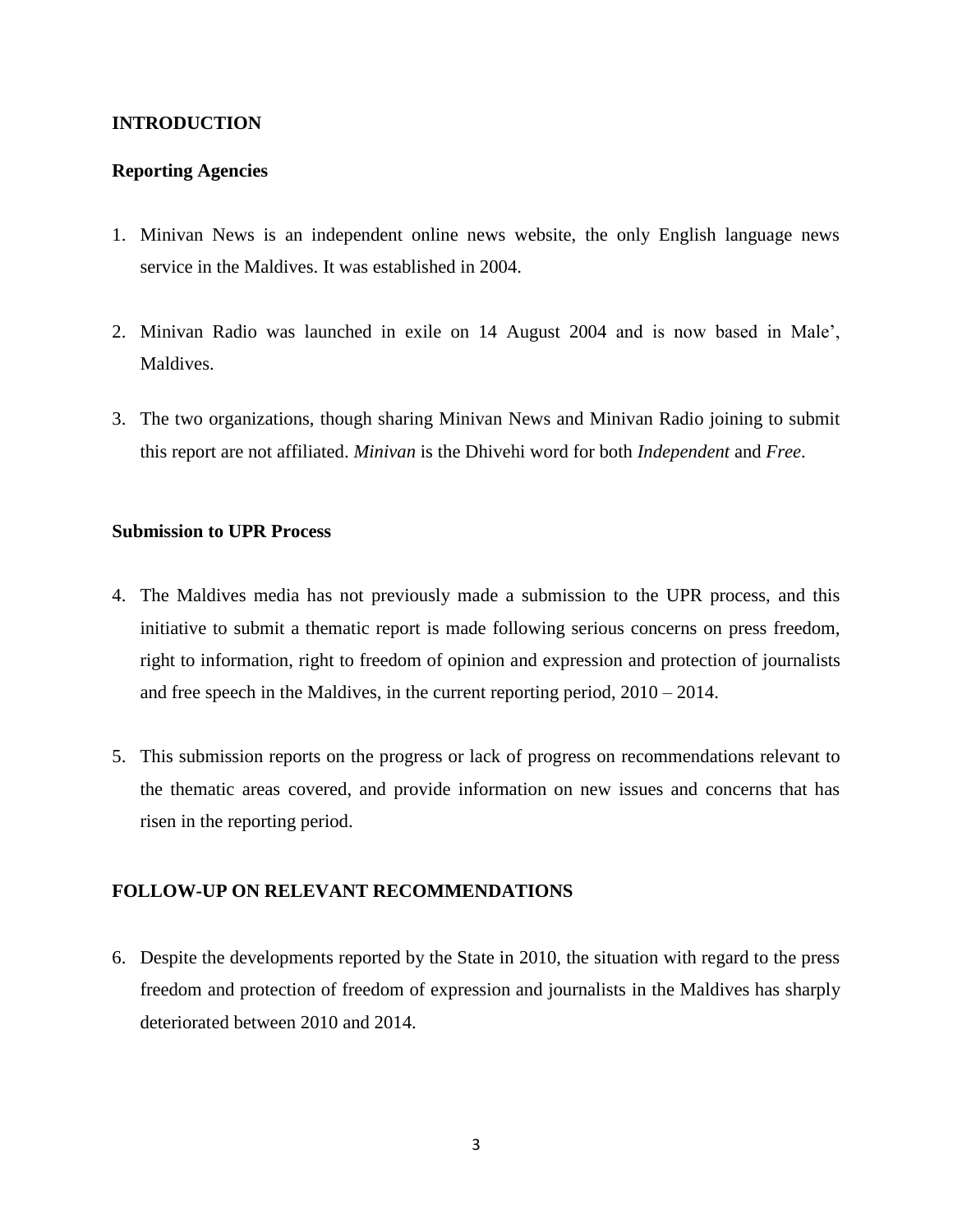- 7. Journalists and media professionals as well as bloggers and social media activists are threatened, intimidated and attacked constantly, and the state has failed to take timely action to protect journalists and guarantee journalists can practice their profession freely. Details are provided in this submission.
- 8. Measures necessary to ensure full respect for freedom of expression are yet to be taken.
- 9. The Right to Information Act was ratified on 12 January 2014, and states that "its interpretation and implementation shall not undermine the right to acquire and disseminate information". MJA believes this is vital for realizing the full potential of the Act. MJA also notes that the Right to Information Act requires all information withheld as necessary exceptions to be published after a period of 10 years, which the Association views a proper and appropriate requirement.

## <span id="page-3-0"></span>**VIOLENT ATTACKS ON JOURNALISTS**

- 10. On 22 February 2013, three journalists were attacked in two separate incidents. In the first incident, a packet filled with thinner was thrown at Deputy Editor at Maldives Broadcasting Corporation (MBC) **Aishath Leeza** and Reporter **Aminath Saani**. MBC reported that it caused body injuries.
- 11. In the second attack on 22 February 2013, Head of News at Raajje TV, **Ibrahim Waheed (Asward)**, was brutally attacked with an iron rod, causing serious head and face injuries. The attack took place near the Artificial Beach late in the night as he was riding on the back of a motorbike. Ibrahim Waheed (Asward) suffered serious injuries and had to be evacuated to Colombo, Sri Lanka, after initial treatment at ADK Hospital in Male'. While recovered, he lost one eye in the attack.
- 12. In March 2013, a reporter and a cameraman were violently attacked while covering the arrest of former President Mohamed Nasheed<sup>1</sup>.

 1 http://www.mja.org.mv/index.php/news/220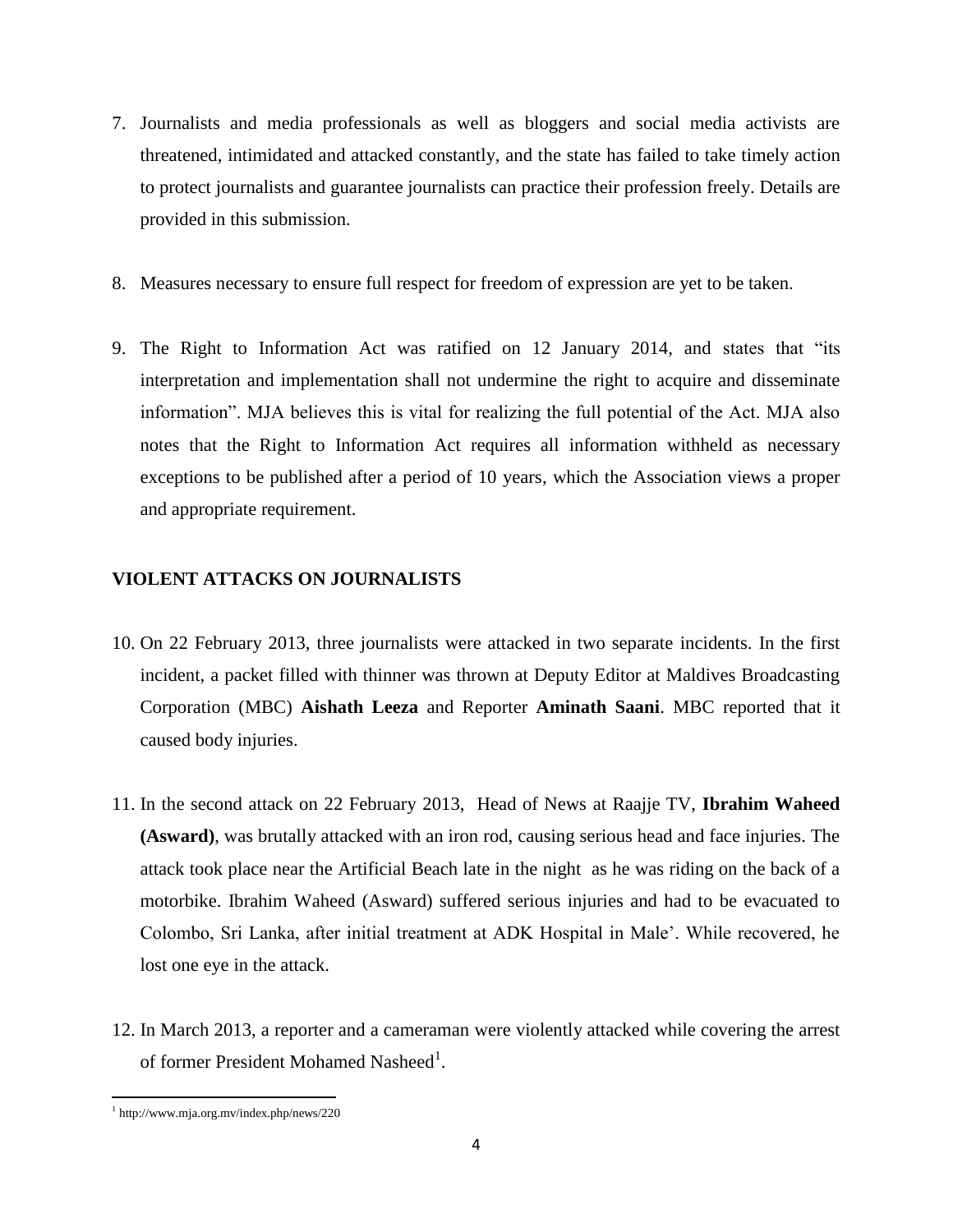#### <span id="page-4-0"></span>**HARASSMENT, INTIMIDATION AND DEATH-THREATS**

13. At least 15 journalists received death-threats in July/August 2014 via text messages from an unlisted number warning of murder if gang crimes are reported in the media. "If you write things about the gangs in the media, I will kill you," the text read<sup>2</sup>.

#### <span id="page-4-1"></span>**ARRESTS**

- 14. On 27 March 2013, a journalist was prevented from taking photographs outside the Justice Building which houses the Criminal Court and arrested by the Police for not having his Press Card displayed, despite him showing his press card and to the Police and explaining he carried the card in his pocket as it was dangerous for his identity to be known to alleged serious criminals he was photographing.
- 15. On 26 February 2014, Haveeru journalist at Addu City, **Ahmed Adhushan** was arrested by Police for photographing a police operation at Addu (Seenu) Atoll Feydhoo harbour. He was kept under arrest for 6 hours, and claims to have been verbally abused and threatened by the Police while in custody.

Haveeru filed the case with Maldives Police Services, Police Integrity Commission, Human Rights Commission of the Maldives and Maldives Media Council, requesting investigation<sup>3</sup>.

16. On 27 September 2013, a photographer covering opposition protests was arrested by the Police accused of "disrupting the duty of police".

 2 http://www.haveeru.com.mv/journalists/55942

<sup>3</sup> [http://www.haveeru.com.mv/maldives\\_media\\_council/51715](http://www.haveeru.com.mv/maldives_media_council/51715)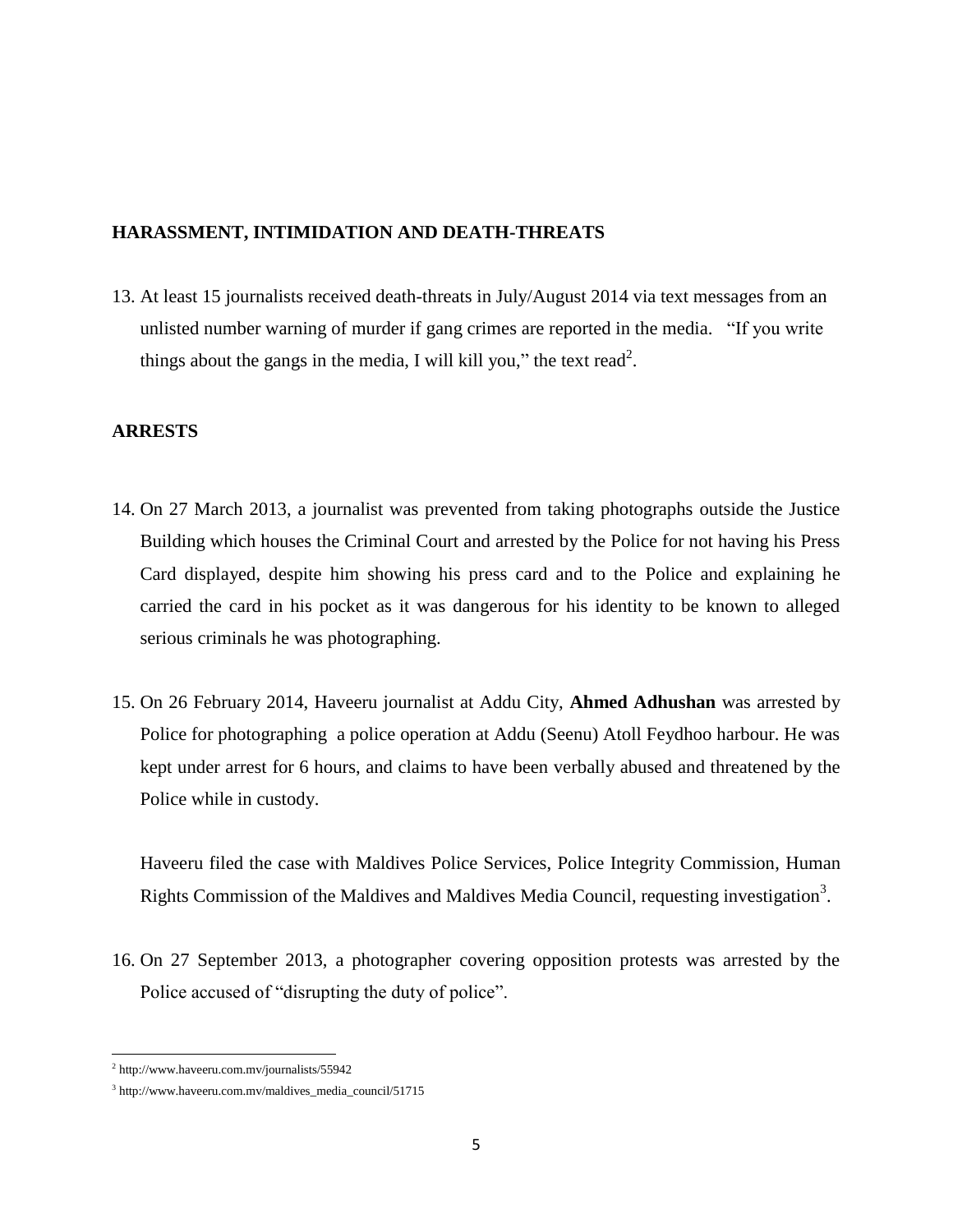#### <span id="page-5-0"></span>**DISAPPEARANCES**

17. On 8 August 2014, **Ahmed Rilwan (Rizwan) Abdulla**, a journalist with Minivan News went missing, and it is strongly believed he was abducted. Into the second month since his disappearance, there is no information available on the case despite the Government's assurance that it is a top priority case.

Rilwan's disappearance came amidst a number of anonymous threats, including death threats to journalists. These threats have not been investigated<sup>4</sup>.

More information on Rilwan's disappearance, local and international media coverage, and updates of campaign by family and friends to find him is available on [www.findmoyameehaa.com](http://www.findmoyameehaa.com/) and under hashtag #FindMoyameehaa

## <span id="page-5-1"></span>**VIOLENT ATTACKS ON MEDIA INSTITUTIONS**

- 18. In the change of government, TVM was physically attacked on 7 Feb 2012 by the security forces and then opposition politicians and activists. This attack has not been investigated to date.
- 19. VTV was attacked in March 2012. These incidents were investigated and those responsible prosecuted.
- 20. On 7 October 2013, Raajje TV was burnt down in an arson attack. MJA notes that while there were no fatalities in the attack, the security guard on duty at the television station was attacked with a sharp object (knife) and injured and that the station's equipment were targeted and damaged, rendering them unusable. While CCTV footage show the attackers, investigation is not yet completed and no one has been prosecuted for the attack.

 4 <http://minivannews.com/politics/how-serious-are-cyber-death-threats-86832>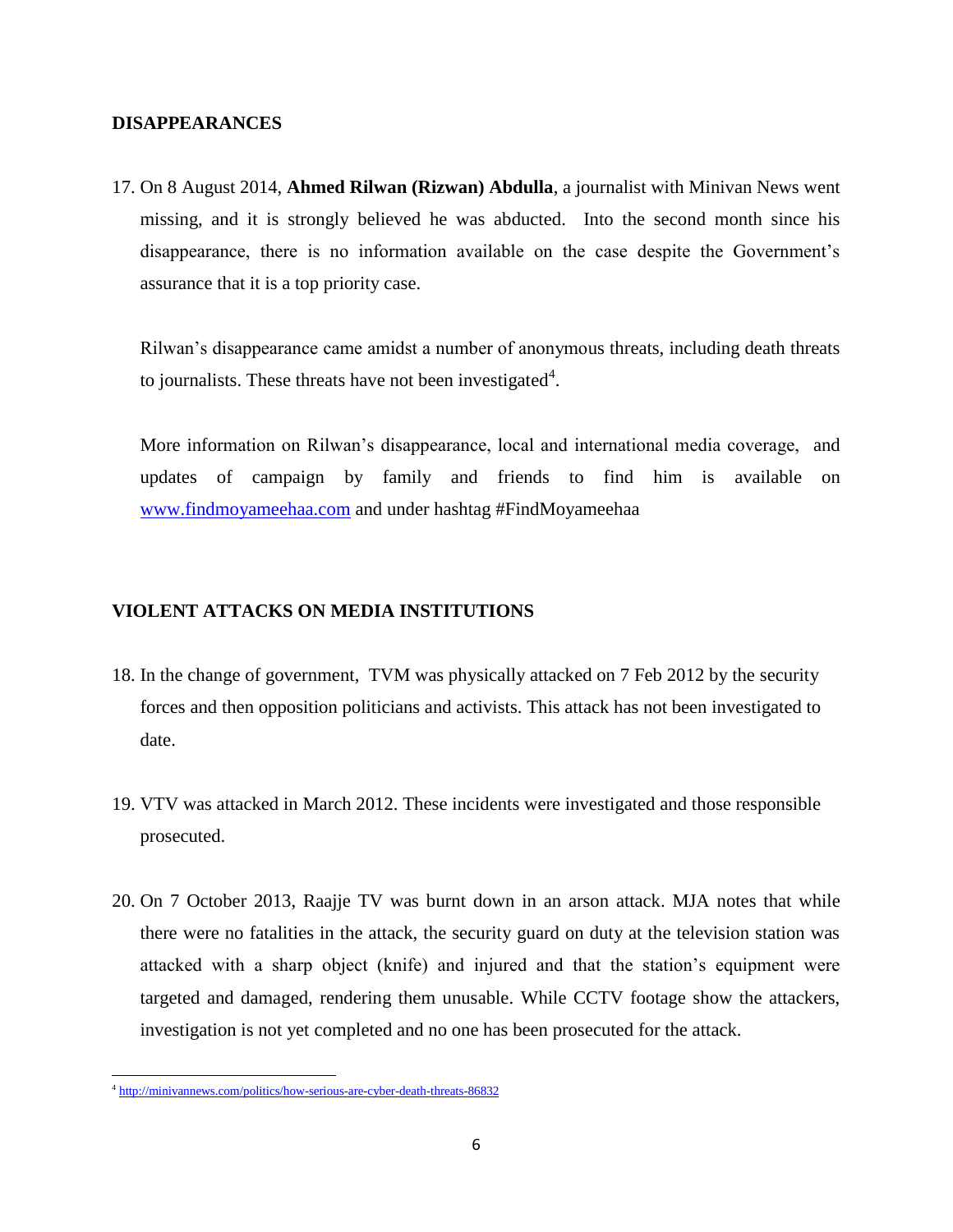#### <span id="page-6-0"></span>**DISCRIMINATION BY THE STATE**

- 21. In 2012 Maldives Police Services (MPS) announced the station and persons working for the station will not be provided protection, accusing the station of "continuously broadcasting fabricated and false content intended to defame, tarnish and undermine the integrity of the Police in the eyes of the people".
- 22. In August 2012, the President's Office announced a ban on Raajje TV, accusing the station of "spreading false information and fabricated content". "Raajje TV was not invited to the press briefing held by President Waheed prior to his departure to the OIC Summit. When we inquired about it we found out of the decision had been made to cease cooperating with us. But we will always cooperate with the government and its institutions," Raajje TV noted<sup>5</sup>.

A case against PO was filed at the Civil Court and on 13 April 2013, Court ruled in favour of Raajje TV.

## <span id="page-6-1"></span>**DE JURE THREATS TO MEDIA, PRESS FREEDOM**

#### <span id="page-6-2"></span>**Parliamentary Privileges Act**

23. The Parliamentary Privileges Act threatens press freedom, and poses serious challenges for free and independent journalism..

Article 17(a) of the Act states: "[Parliament or a Parliamentary Committee has the power to] summon anyone to parliament or one of its committees to give witness or to hand over any information which the parliament wish to seek." This could force journalists to reveal their

<sup>&</sup>lt;sup>5</sup> http://www.haveeru.com.mv/news/43956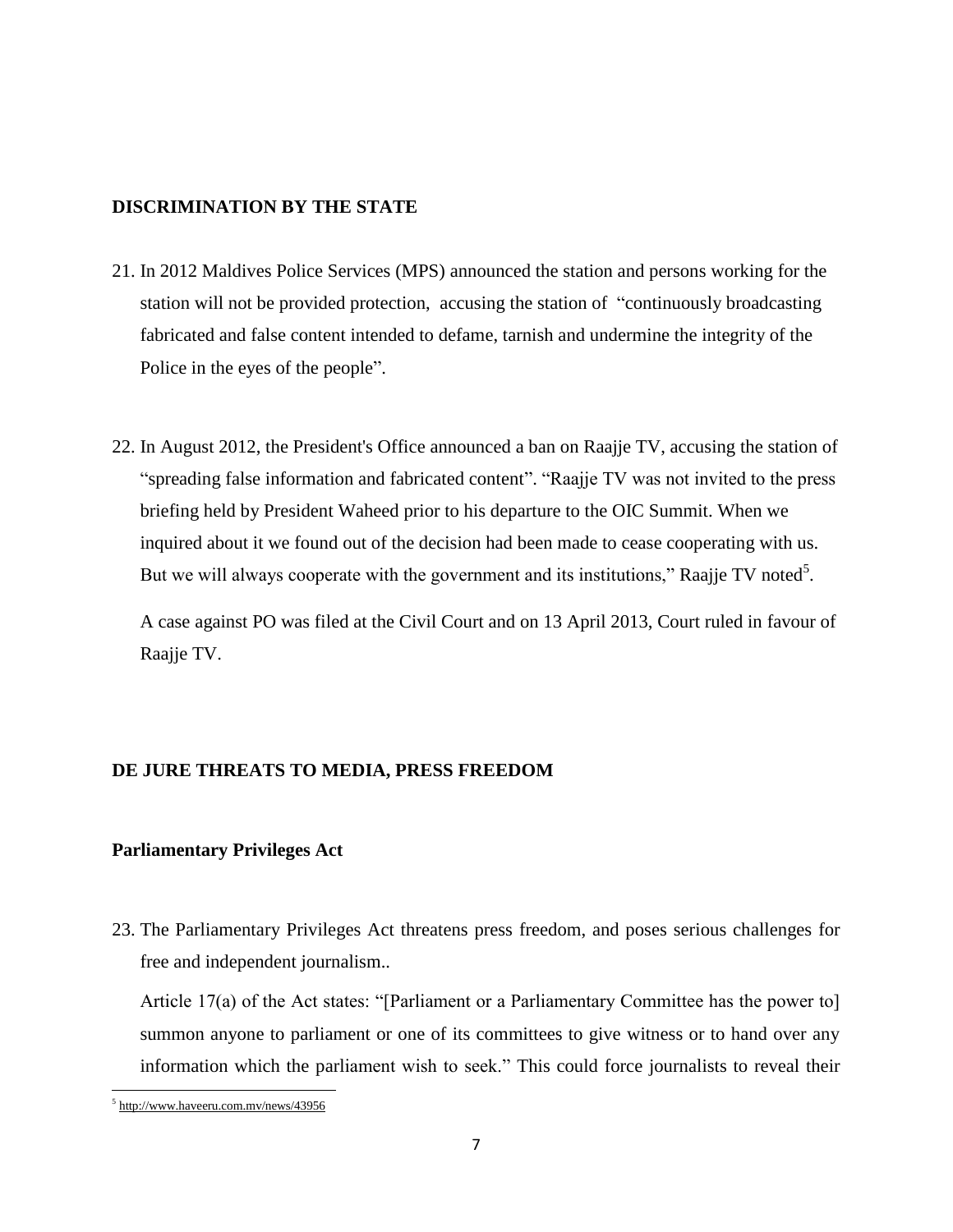sources to the parliament, and undermines Article 28 of the Maldives Constitution which gives the right to protect the sources.

Article 28 of the constitution states "Everyone has the right to freedom of the press, and other means of communication, including the right to espouse, disseminate and publish news, information, views and ideas. No person shall be compelled to disclose the source of any information that is espoused, disseminated or published by that person."

Article 4(a) of the Parliamentary Privileges Act states that "any act which undermines the parliaments and its work is an act of violation" without clearly stipulating the "act". This leaves the question to open interpretation as to how a person can violate the privilege of the parliament, and open to abuse for political or personal benefit by MPs and parliament. Although the legislation gives the authority for the prosecutor general to prosecute and the police to investigate some of the cases examined by the parliament,

Further, some clauses in the Parliamentary Privileges Act may be interpreted in such a way the parliament and parliament committees can precede criminal investigations.

#### <span id="page-7-0"></span>**Supreme Court Regulations on Contempt of Court**

- 24. Supreme Court Regulations on Contempt of Court prevent media from reporting on Courts, and Court cases, as any reporting can be deemed to be in contempt of Court.
- 25. Some reporters remain charged with contempt of Court for reporting.

#### <span id="page-7-1"></span>**Supreme Court Guidelines on Elections**

26. In October 2013, Elections Commission of Maldives announced media will not be allowed to carry anything except a pen into polling stations during presidential elections in following the Supreme Court Guidelines on elections.

Maldives Broadcasting Commission (MBC) challenged the EC ban at the Supreme Court.